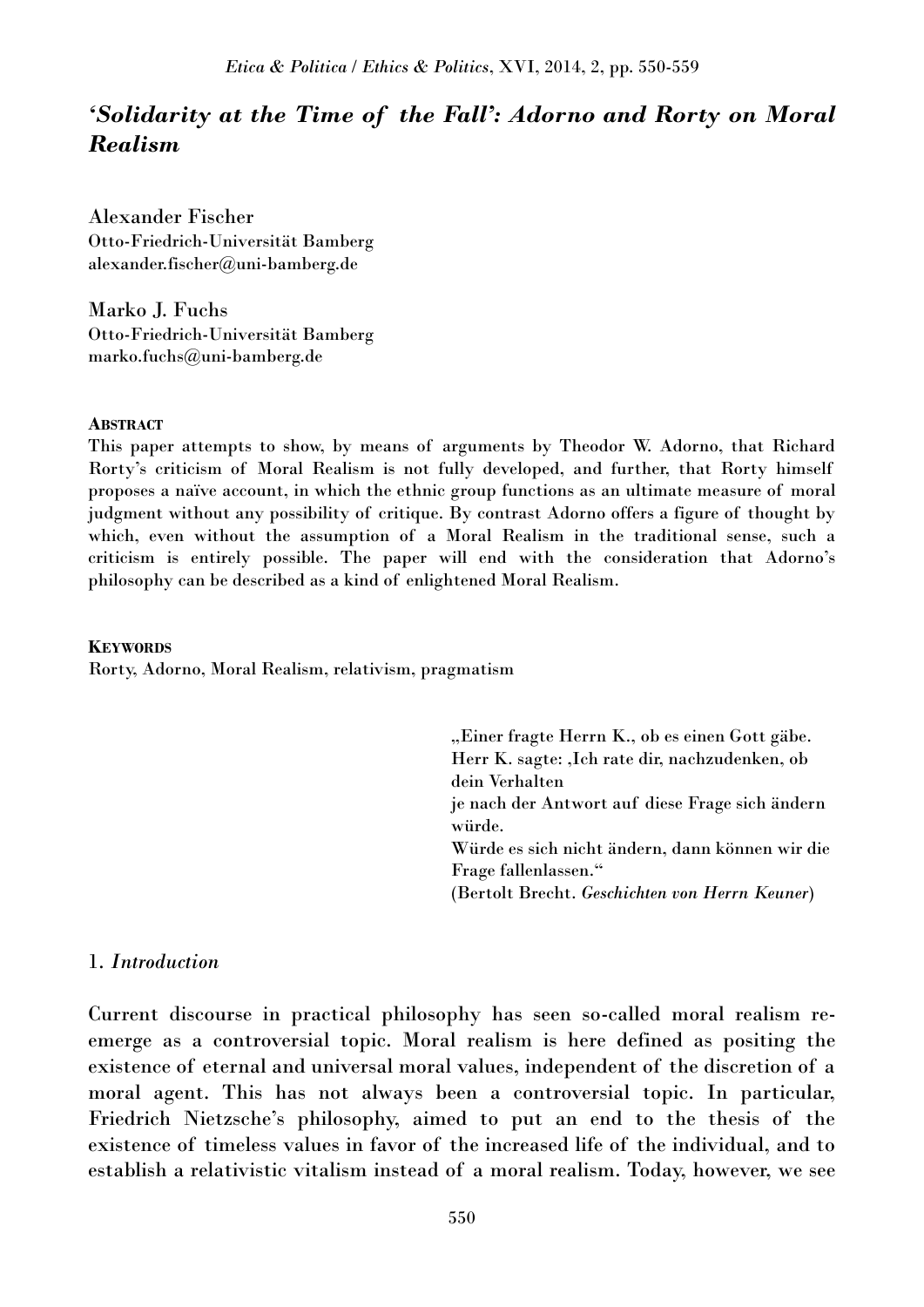attempts to defend moral realism against this Nietzschean attack, but these attempts are not without their own fierce criticism.

One of the most prominent representatives of today's criticism of realist positions within Ethics is Richard Rorty, who in many ways draws on Nietzsche's philosophy. One of his much-discussed, and also criticized, general theses is the following: instead of eternal and universal values it is *solidarity* with members of one's own ethnic group that should serve as guide for what is to be understood as good behavior. Thus conventions supersede universal moral values, and respectively concrete conventions in one's lived life are, through Rorty's approach, to be saved from the hubris of a metaphysical grounding of morality, which shifts the scale of moral action into an afterlife.

This paper will not make another attempt to defend moral realism against Rorty's critique. It rather confronts Rorty's position with arguments by Theodor W. Adorno, noting that Adorno also follows the Nietzschean critical attitude towards the assertion of eternal and universal values. In this regard, Rorty and Adorno are connected via similar starting points. By turning these two philosophers against one another, however, it not only becomes clear how diverse relativistic moral critiques can be; we also gain interesting insights into Rorty's critical design, which, in turn, also enables a new understanding of Adorno's critique. Adorno also refers to the actual present life world as a reference point for moral action. However, for him this reality is not unquestionable and also not our ultimate reference for choosing an action, such as it seems to be for Rorty. Adorno rather scrutinizes this reality and its norms of actions.

The purpose of this paper now is to demonstrate that Adorno fundamentally confronts Rorty's position. Rorty's criticism of moral realism does not reach far enough and itself ends up at a rather naive moral realism, in which the ethnic group functions as the ultimate measure of moral judgment, thus without any possibility to criticize this premise itself. By contrast Adorno offers a figure of thought by which even without the assumption of a moral realism in the traditional sense, such a criticism is entirely possible. At the end this paper will finally suggest that Adorno's philosophy could be described as a kind of enlightened moral realism.

In order to achieve these goals the paper first depicts Rorty's position. This is followed by the reconstruction of Adorno's philosophy and a comparison of the two positions, which will show how Rorty's standpoint cannot withstand Adorno's critique.

## 2. *Rorty: Solidarity rather than Objectivity*

The idea of moral realism arises from the context of a philosophy that must be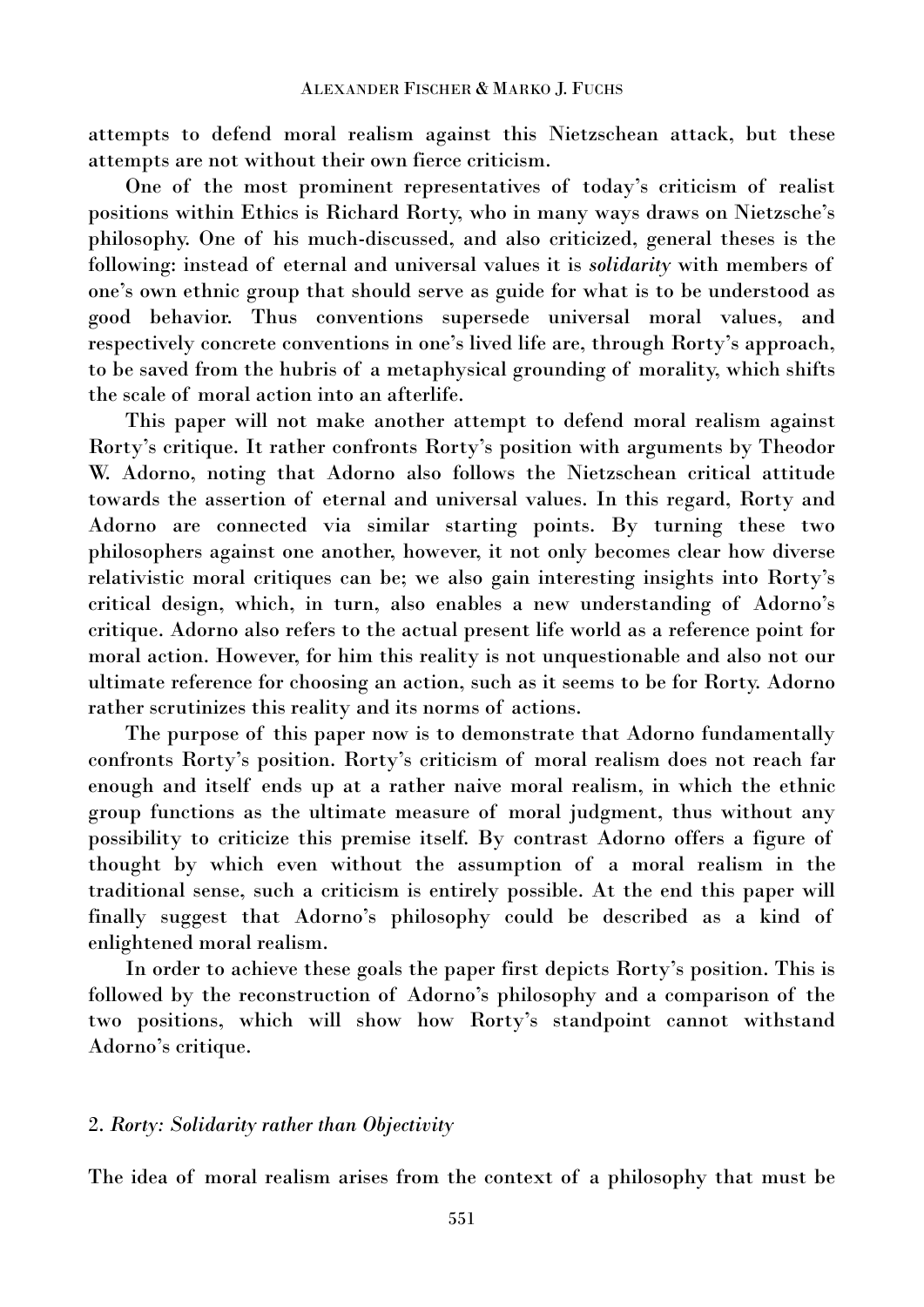understood as a fundamental science, the science of the general, unchangeable and necessary, by means of abstraction. Rorty set himself the goal to bid farewell to this idea of philosophy, in order to lead the discipline out of its – as stated by Nietzsche – "loss of reality". Instead, a "postmetaphysical culture" (Rorty 1989, xvi) became an objective in working against the separation of philosophy from life's reality, which bids farewell to the assumption of "permanent truths of reason and temporary truths of fact" (Rorty 1991 I, 176). The fundamental accusation of a 'life-distance' can also be applied to the requirements of a metaphysico-objective morality, which is demanded within the argumentative frame of moral realism and suggests an attitude of escape from the contingencies of life. Showing that this is impossible became one of the main focuses of Rorty's philosophy, who, following philosophers like the already mentioned Nietzsche, William James and John Dewey tried to introduce a pragmatic turn to philosophy, with which philosophy and life praxis could close ranks. Thus Rorty argues for the disavowal of the "belief that there are, out there in the world, real essences which it is our duty to discover and which are disposed to assist in their own discovery" (Rorty 1989, 75). With this in mind, it is pointless to seek for the essence of anything, including morality, if only because our reality constantly alters, and because of this an essence (if such a thing even existed) would be subject to constant change, too. Plato's distinct different spheres are no longer available with Rorty, nor is the idea of a morality as *the* morality.

But in order to approach the phenomenon that we call "morality" (escaping our vocabulary is only conditionally possible) we have to  $-$  in a pragmatic sense  $$ focus on social practices, because "there is nothing deep down inside us except what we have to put there ourselves, no criterion that we have not created in the course of creating a practice, no standard of rationality that is not an appeal to such a criterion, no rigorous argumentation that is not obedience to our own conventions" (Rorty 1982, xlii).

Thus it is necessary to lift the veil of our commonly used terms and to become aware of social practice as a constitutive variable. The same applies to morality. Morality can be understood as a result of social practice, which implies a constant and always contextually embedded change:

If we are inclined to philosophize, we shall want the vocabulary offered by Dewey, Heidegger, Davidson, and Derrida, with its built-in cautions against metaphysics, rather than that offered by Descartes, Hume, and Kant. For if we use the former vocabulary, we shall be able to see moral progress as a history of making rather than finding, of poetic achievement by 'radically situated' individuals and communities, rather than as the gradual unveiling, through the use of 'reason', of 'principles' or 'rights' or 'value' (Rorty 1991 I, 188-189).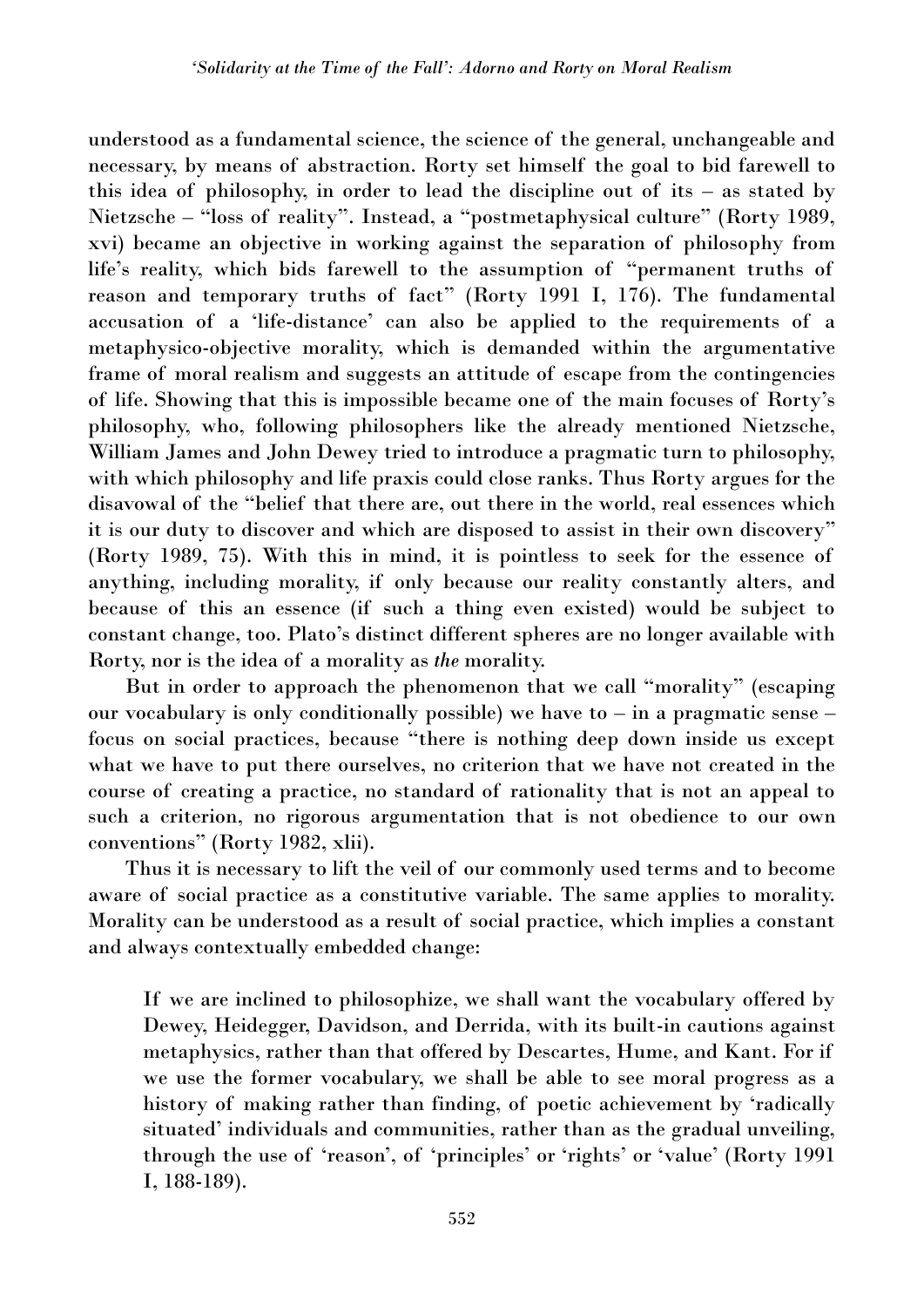Although Rorty obviously polemicizes against metaphysical principles of philosophy, he also adheres to a principle, which can be associated directly in the sphere of morality: solidarity. This term can serve as an example of how Rorty's understanding of a moral principle in a specific context of life is supposed to work. Rorty's view of solidarity is an alternative to an understanding of solidarity that is dependent on objectivity (which traditionally depends on the belief of the Humane), as the so-called realists construct it. Rorty claims that such realists necessarily demand

implausible additional assumptions, as they

have to construe truth as correspondence to reality. So they must construct a metaphysics which has room for a special relation between beliefs and objects which will differentiate true from false beliefs. They also must argue that there are procedures of justification of belief which are natural and not merely local. So they must construct an epistemology which has room for a kind of justification which is not merely social but natural, springing from human nature itself, and made possible by a link between that part of nature and the rest of nature (Rorty 1991 II, 22).

According to Rorty these necessary assumptions cannot be designed convincingly. He therefore considers it preferable to focus on the concrete life context to illustrate solidarity. This depends on identification-categories with which we calculate the proximity of a person to us, in order to develop a sense of solidarity. Even though this is a psychological (and intuitive) and not a systematic argument, Rorty applies it against the notion of universal moral principles. Specifically, he applies his argumentation against humanism: identification with the humane is not enough to motivate solidarity, claiming that "'because she is a human being' is a weak, unconvincing explanation of a generous action" (Rorty 1989, 191). A thus-constructed ethical universalism therefore ignores the fact that we feel closer to people, with whom "imaginative identification is easier" (Rorty 1989, 191).

Of course, Rorty is aware of the fact that such thinking does not come without presuppositions, but rather depends on an age-old ethical discourse that recognizes human solidarity as a value. It hence becomes clear that Rorty cannot get away from a specific vocabulary, which is the product of an indubitable ethnocentrism (Rorty 1991 II, 23, 29). Rorty here agrees with Putnam (a wellknown colleague in the criticism of moral realism), that we can only obtain a better view of morality whilst speaking of a tradition (with its echoes of the Bible, philosophy, democratic revolutions and so on), instead of proclaiming a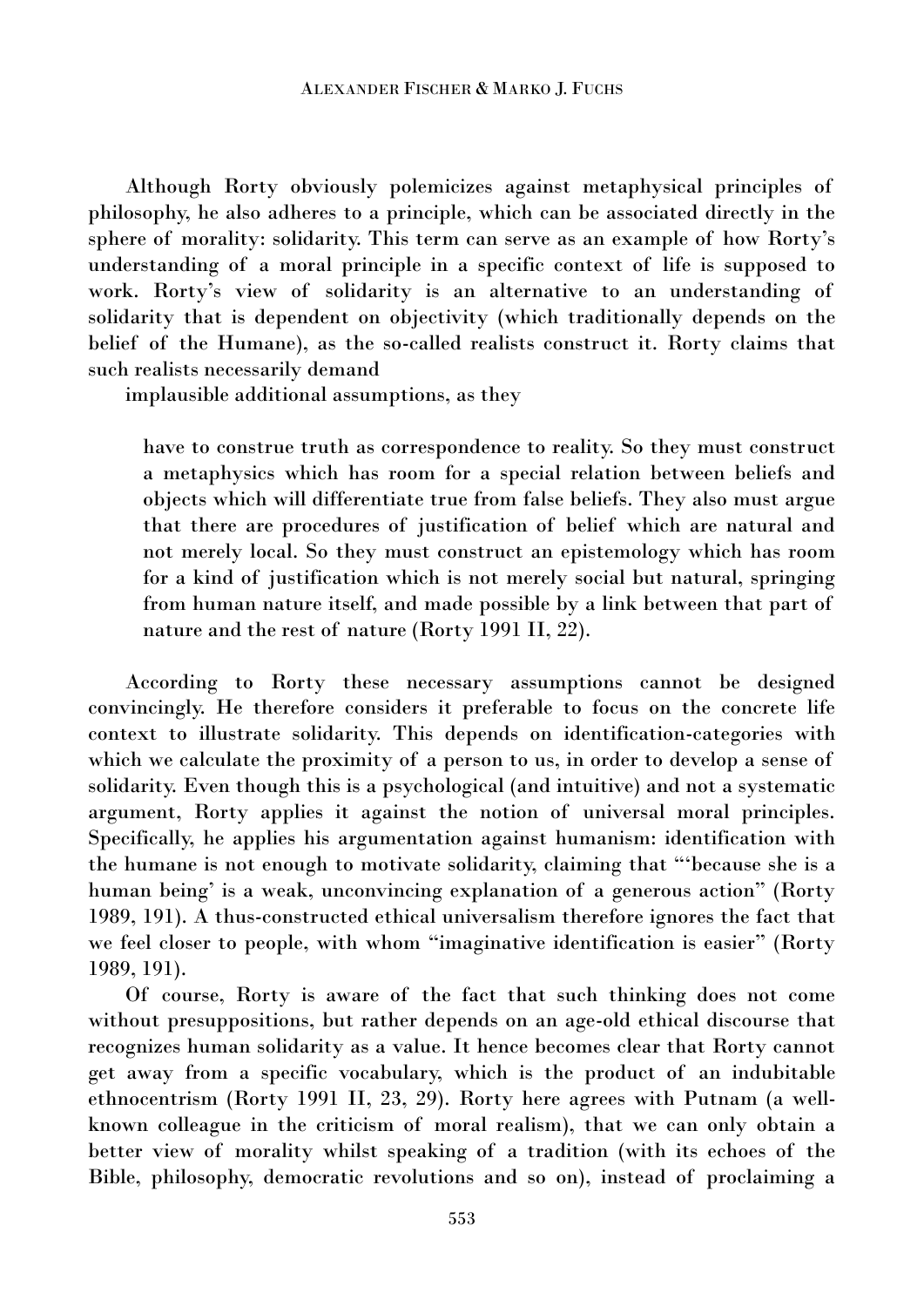supposedly ahistorical position, as moral realists do. This leaves us with a simple formula for the definitions of our moral values: those beliefs are "true […] which he or she finds good to believe" (Rorty 1991 II, 24) – and this cost-benefit calculation is always embedded in different contexts of history, life circumstances etc. A realist will tend to interpret this type of view as another positive theory about the nature of truth, that is, as a theory according to which the truth is only a respective opinion of an individual or a group. "But the pragmatist", Rorty says, "does not have a theory of truth, much less a relativistic one. As a partisan of solidarity, his account of the value of cooperative human inquiry has only an ethical base, not an epistemological or metaphysical one. Not having *any*  epistemology, *a forteriori* he does not have a relativistic one" (Rorty 1991 II, 24).

The accusation of being a relativist can thus be read as a projection of the realists, "for the realist thinks that the whole point of philosophical thought is to detach oneself from any particular community and look down at it from a more universal standpoint" (Rorty 1991 II, 30), but those who think they can see axioms are just victims of a "Cartesian fallacy of seeing axioms where there are only shared habits, of viewing statements which summarize such practices as if they reported constraints enforcing such practices" (Rorty 1991 II, 26).

Ultimately Rorty's critique of metaphysics culminates in an argument promulgated by Nietzsche, who demands we renounce the metaphysical ghost constructions and dive into the 'real':

[the] traditional Western metaphysico-epistemological way of firming up our habits simply isn't working anymore. It isn't doing its job. It has become as transparent a device as the postulation of deities who turn out, by a happy coincidence, to have chosen *us* as their people. So the pragmatist suggestion that we substitute a 'merely' ethical foundation for our sense of community – or, better, that we think of our sense of community as having no foundation except shared hope and the trust created by such sharing – is put forward on practical grounds (Rorty 1991 II, 33).

## 3. *'Solidarity at the Time of the Fall'<sup>1</sup> : Metaphysics and Ethics in Adorno*

 $\overline{a}$ 

Rorty's accomplished anti-metaphysical and pragmatist turn in favor of an emphasis on solidarity can, on the one hand, be seen as a demand to free actually lived morality from the claims of moral realism, which urges people to follow the supposedly morally higher sphere of timeless values instead, a sphere separated

<sup>&</sup>lt;sup>1</sup> Adorno 1992, 408: "There is solidarity between such [i.e. negative dialectical] thinking and metaphysics at the time of its fall."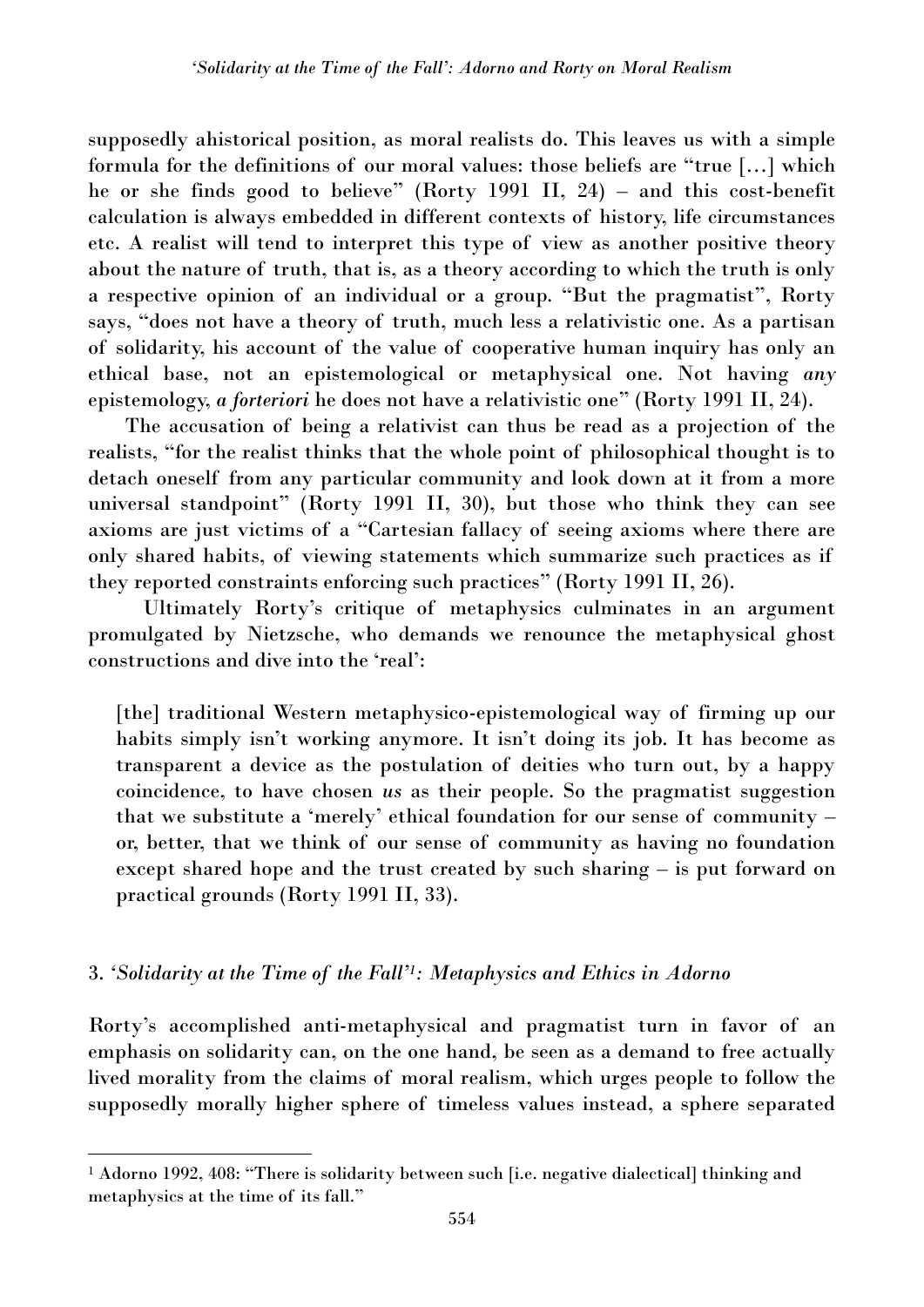from actual life. On the other hand, the difficulties of such a conception are particularly evident when one's own ethnocentric standpoint becomes a subject of critical assessment, because Rorty cannot provide any sort of standard against which his theory can be proven. However, as noted earlier in the introduction, this section of the paper is not supposed to go further into the development of a transcendental argumentation, but instead wants to ask: Does Rorty's supposedly enlightened critical attitude, with which he rejects moral realism in favor of the fullness of lived morality, go far enough to deserve the name of profound criticism? Or is Rorty's pragmatism to be characterized as mere opportunism, compared to a standard of criticism that will be introduced in the following?

The figure of thought that will be consulted for this exam is Adorno's critique of society. Like Rorty within his concept of pragmatism, Adorno refuses to use metaphysical arguments for the discussion of the question of the successful life. If moral realism is to be understood as a concept that postulates or tries to prove the existence of timeless values that, in the end, tell us what we should do, and prove the quality of moral goodness or define moral obligations, then Adorno is no more a realist than Rorty is. However, the motive that leads Adorno to such a decline is slightly different to Rorty's – in general, it can be named 'Auschwitz'.

For Adorno, Auschwitz is the bankruptcy of any metaphysics that either tries to transcend the finite world altogether or claims to deduce some meaning of finite being from a transcendental world. "After Auschwitz, our feelings resist any claim of the positivity of existence as sanctimonious, as wronging the victims; they balk at squeezing any kind of sense, however bleached, out of the victim's fate" (Adorno 1992, 361). This metaphysical thesis of the significance of finite being implicitly sanctions the horrors of the concentrations camps, instead of making it explicit and thus become an ally to fascism. However, the absurdness that Auschwitz has brought to light is the radical nullity of individuals that suffer a mechanized and industrialized death in the gas chambers:

The administrative murder of millions made of death a thing one had never yet to fear in just this fashion. There is no chance any more for death to come into the individual's empirical life as somehow conformable with the course of that life. The last, the poorest possession left to the individual is expropriated. That in the concentration camps it was no longer an individual who dies, but a specimen—this is a fact bound to affect the dying of those who escaped the administrative measure. Genocide is absolute integration. It is on its way wherever men are leveled off—'polished off', as the German military called it—until one exterminates them literally, as deviations from the concept of their total nullity. Auschwitz confirmed the philosopheme of pure identity as death (Adorno 1992, 362).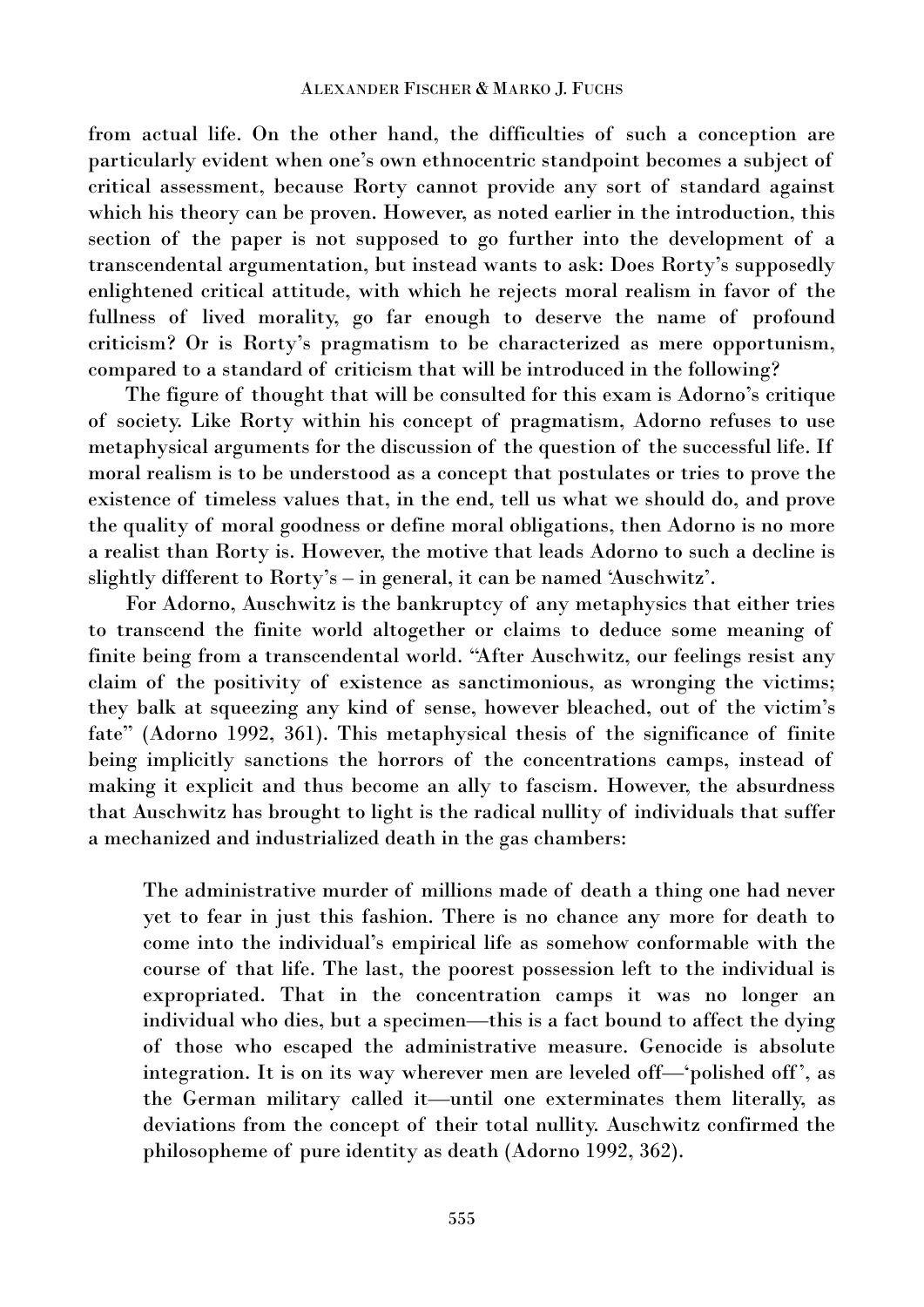If we take a close look at this quote, several aspects become clearer which show us why metaphysics is no longer an option in the face of the Holocaust. First of all, every thought refuses to grant the mass murder a metaphysical sense. Secondly, the industrialized killing and dying destroys one of the fundaments of traditional metaphysics, the retrospective dependence of metaphysical speculation on the experience of the single person that was established by the personal fear of one's own death. Death now faces the individual in a mechanized form and proves the nullity of the individual: the nullity of its existence at all, the nullity of its own individuality. This becomes clear when the individual, as a mere copy of a type or race, i.e. a general disposition, suffers the same automated death with several other individuals. Thirdly, there is, in Adorno's opinion, an even deeper structure that causes the failure or 'fall' of metaphysics. This is, again, due to the fact that Auschwitz is not only a failure of a particular form of metaphysically impregnated philosophizing, but also a failure of culture, to which this metaphysical philosophy belongs as a part and an expression of itself. Therefore "[a]ll post-Auschwitz culture, including its urgent critique, is garbage" (Adorno 1992, 367). By this diagnosis, that metaphysics should not just be regarded as a superfluous counter model, but as an expression of a failed culture itself. The opposition of metaphysical speculation (at least for morality) and the healthy, lifeworld rooted reality of actions, as a kind of pragmatist antitheses stipulated by Rorty, should be understood as total. "That this could happen in the midst of traditions of philosophy, of art, and of the enlightening sciences says more than that these traditions and their spirit lacked the power to take hold of men and work a change in them. There is untruth in those fields themselves, in the autarky that is emphatically claimed for them" (Adorno 1992, 366-7). That means that the dreadful kind of thought that finds its manifestation in the concentration camps is also at work in philosophy and science in a clandestine way. This thought even functions as a basis for the highest forms of culture – such as philosophy, art, and science – and it essentially neglects the special and singular features of the particular being in favor of the identical aspects this being has in common with other things. It is this tendency to neglect and to level what is special and nonidentical which is essential to theoretical and metaphysical thought and which becomes reality in the fascist genocide. Thus it becomes clear, that for Adorno, metaphysics (which is deeply based on the deluded principle of identification and the conceited preponderance of the universal), cannot present a remedy for a horrid reality that is constituted by the same principles and of which it is a part.

Now, one might be inclined to turn Adorno's considerations in a way that might lead one to admit that the Holocaust was just one breakthrough of barbarism with roots specifically in Western European culture and its cultural forms. One then could call for a different way of thinking that takes the nonidentical more strongly into account and for a philosophy that also gives us the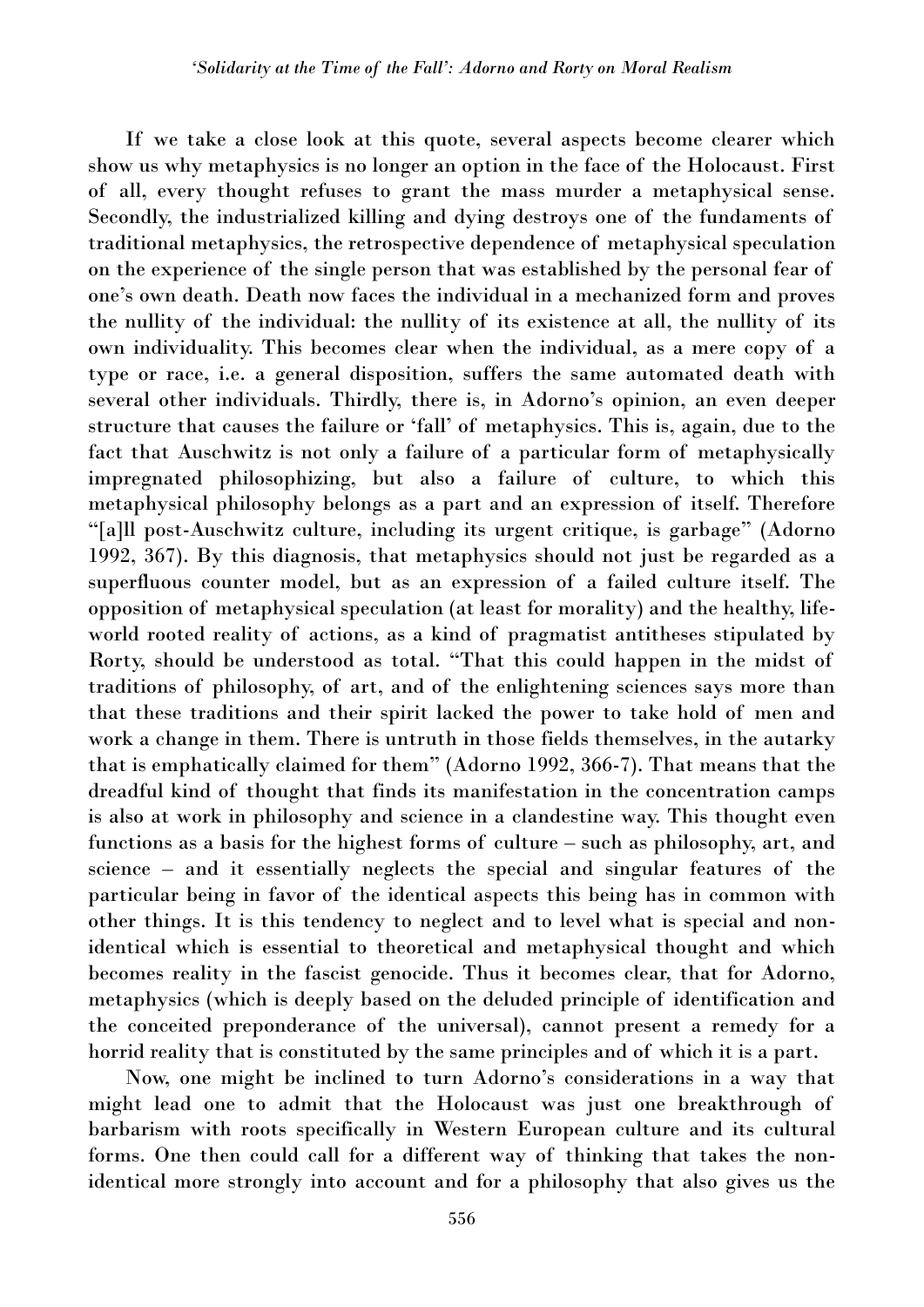consolation that thought will develop in such a way that we will never let Auschwitz happen again. By this Auschwitz would somehow get a meaning, namely just that we would have now been placed in a position, once and for all, to learn from our mistakes and to change our thinking and living. Furthermore, one could think that it is exactly Rorty's undogmatic approach that answers to the non-pragmatic but metaphysical based western European thought that lead to Auschwitz.

That this is no option for Adorno has been made clear before. But why this is so becomes clearer whilst understanding how far reaching Adorno's diagnosis is. First of all, Adorno would disagree with the thesis that the barbaric logic of identification, that is the very texture of Auschwitz, is just a past Western European phenomenon that could be eliminated by decision. The reason for this gives a second point, which is that none of the forms of high culture (philosophy, art, science) are autonomous regions, which only accidentally come into contact with society. On the contrary: All three of them are essentially connected with society, which enforces its fixed constants and structures of thought upon them. Thirdly: The very essence of this kind of thought, which is substantiated as society and the forms of life imposed by it, consist in identifying and making the unequal equal. In Adorno's eyes, this is true not only for Western European culture but also for North American capitalism – in which Adorno sees as nothing else but the totalitarian completion of Western European culture. Thus, Adorno's diagnosis which concerns European culture also concerns North American capitalism; both are deeply rooted within the logics of identification.

Auschwitz, thus, is not a break-in of barbarism into the enlightened capitalist society, but the realization of its very structure. This is the reason why the end of the concentration camps is not the end of the spell of identification. It rather subsists within capitalist societies and takes over all spheres of life. That is why "there is nothing innocuous left" (Adorno 2005, 25). The seemingly innocent affable small talk is doomed by the spell of identification and implicitly sanctifies the existing order." Even the blossoming tree lies the moment its bloom is seen without the shadow of terror" (Adorno 2005, 25). Every human and interpersonal relation is determined by this leveling, identifying, that is thought and form of existence and life at the same time. This has severe consequences for Rorty's position. The selfsame living environment that according to Rorty serves as a corrective against metaphysical ideas, which are out of touch with the real world, is, according to Adorno, nothing else but a monstrous structure of repression itself.

Things get even worse for Rorty's concept. The spell of identification, that haunts society, tends to conceal itself. It is a universal context of deception and a ban that does not release its subjects but deludes them by making them think of themselves as free persons whilst they are ruled and compelled. This context of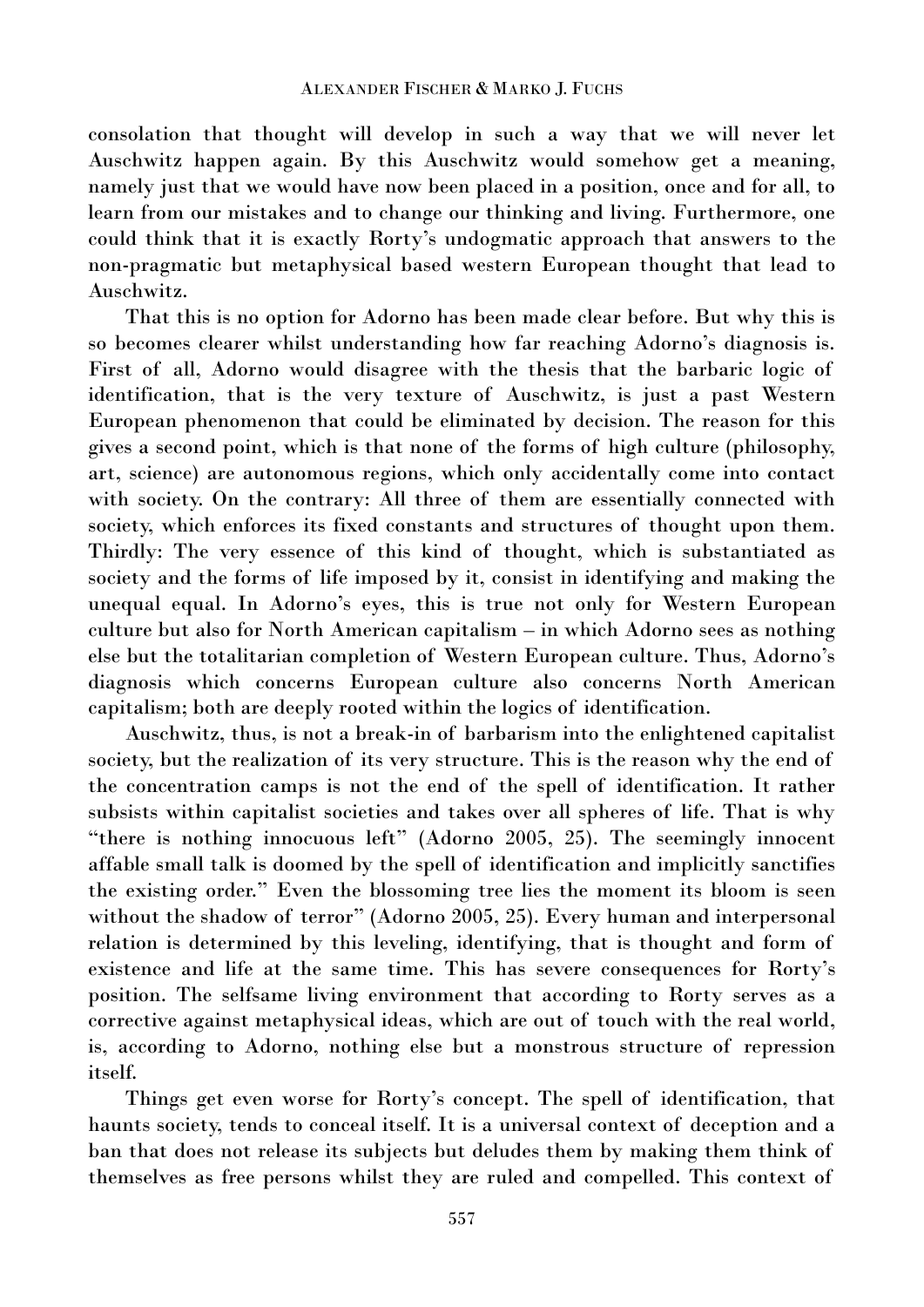deception affects all regions of culture and thus also philosophy. For example: a philosophy that promotes the liberalistic conception of a human society promotes a society constituted by autonomous selves, who use instrumental rationality to pursue their own interests and to maximize utility. In Adorno's eyes, such a philosophy indeed is a mere reproduction of the solipsist way of existence which is imposed upon people by a repressive society in order to make them subjects of control using the delusion of freedom of choice (an argument that, again, Nietzsche already developed). Thus, this philosophy sanctions, as a theory, the selfsame structures of power that make the people submissive to the mechanisms of capitalist society. From this perspective, Rorty's theory does not appear to be an enlightened position which restores the immediate ethical substance of everyday life but an unconscious affirmation of the machinery of power.

Although thinking and philosophy are enmeshed within the spell of identification and power, and unable to get out of it, Adorno does not vote for a retreat from culture, thought, and philosophy for a return to rural life. This retreat again would simply sanction the power of society and its immanent logics that would finally creep up again upon the retreater. Rather, we must think in a way that keeps the basic structure of identification – that rules every thought – conscious, in order to overcome its own barbaric tendency to level the nonidentical and, in particular, in this self-reflexive manner. In other words: It is selfsame thinking that is cause and cure of the problems at the same time by thinking 'against itself' and its brutal tendency of identification. The utopian aim of such thinking is to unlock the non-identical and release it from its forced deformations, to let it show itself and to give it a language of expression without imposing leveling and identifying categories upon it. Such thinking would then not come to postulate some positive contents as examples of 'the non-identical', but would consist in a constant negative dialectical criticism, which, in its process, would try to retrieve the non-identical out of the context of deception. This is the reason why such a negative dialectics is able to offer a certain potential consolation without being urged to name and strictly determine the consoling utopia; even less it is forced to evoke a belief in transcendental eternal values in order to find some 'metaphysical comfort' against which Rorty so eloquently polemicizes. At the end stands a comfort that is only negative; it consists "in the gaze falling on horror, withstanding it, and in unalleviated consciousness of negativity holding fast to the possibility of what is better." (Adorno 2005, 25) In this figure of negative dialectical thought Adorno is able to find his own idea of solidarity, which is, as quoted above, solidarity with metaphysics 'at the time of its fall'.